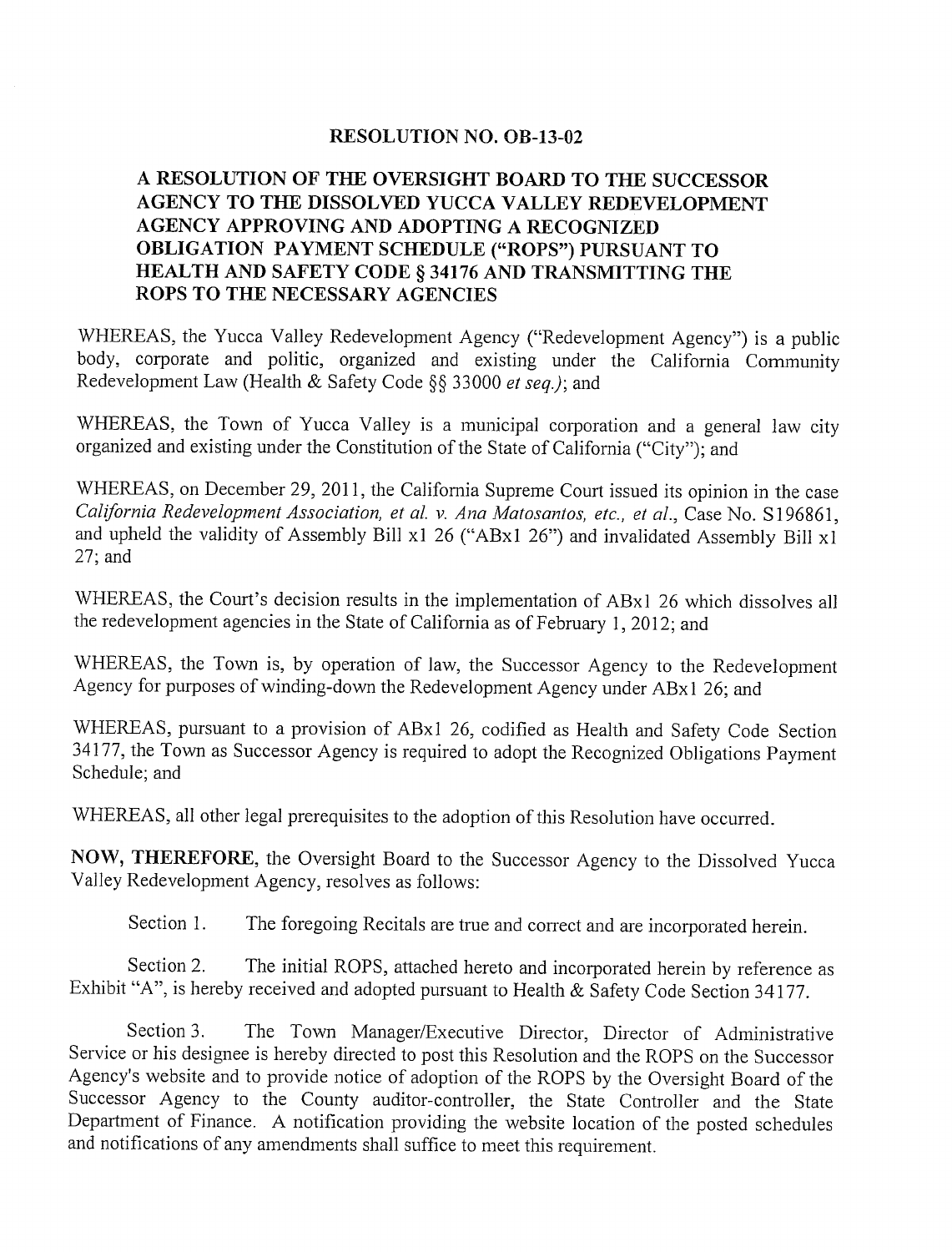PASSED, APPROVED, AND ADOPTED this  $\frac{21^{st}}{2}$  day of February, 2013.

1 Daugm Loue

ATTEST:

SEER ÉTARY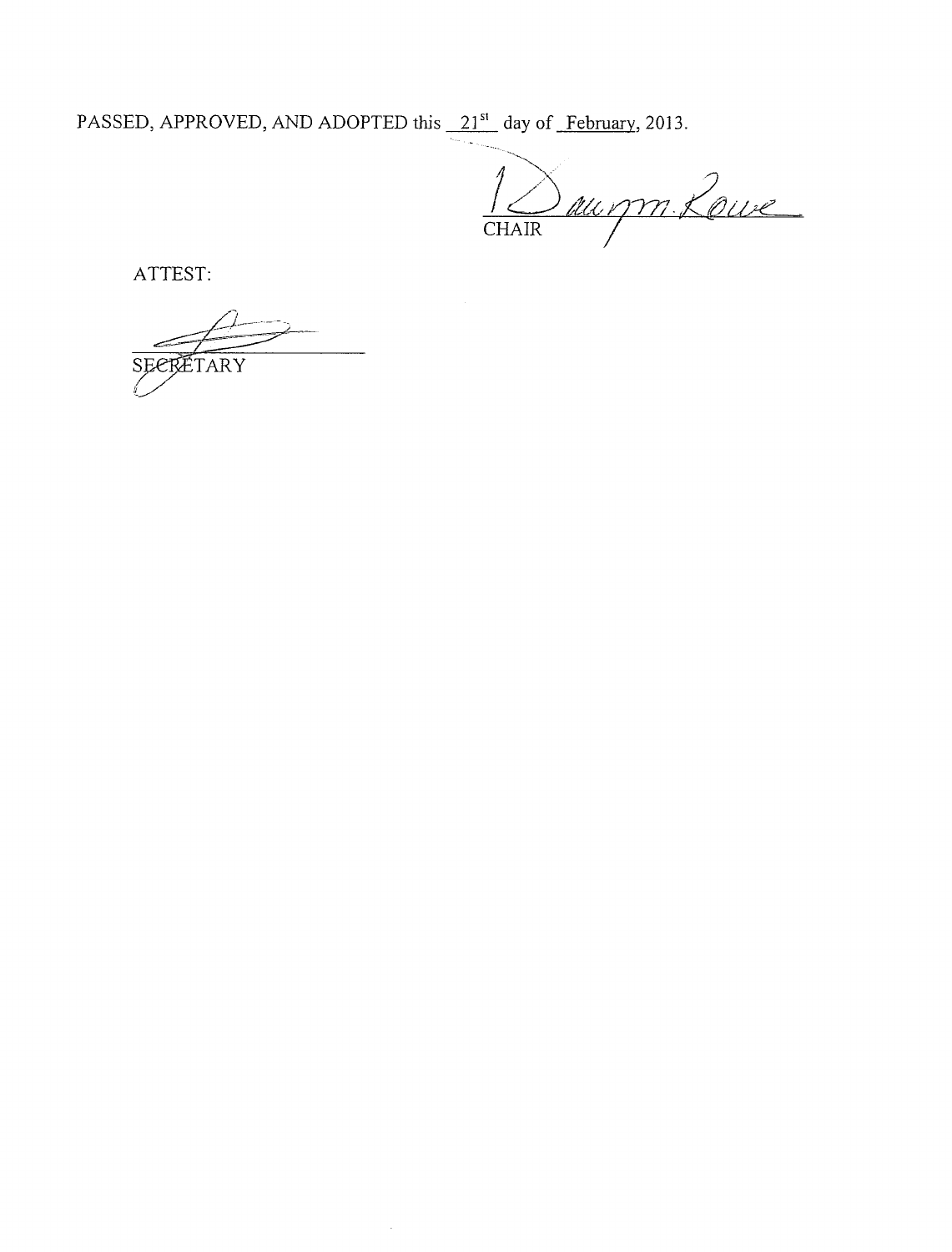# SUCCESSOR AGENCY CONTACT INFORMATION

### **Successor Agency**

ID:

County:

Successor Agency:

### **Primary Contact**

Honorific (Ms, Mr, Mrs)

First Name

Last Name

Title

Address

City

State

Zip

Phone Number

Email Address

### **Secondary Contact**

Honorific (Ms, Mr, Mrs)

First Name

Last Name

Title

Phone Number

Email Address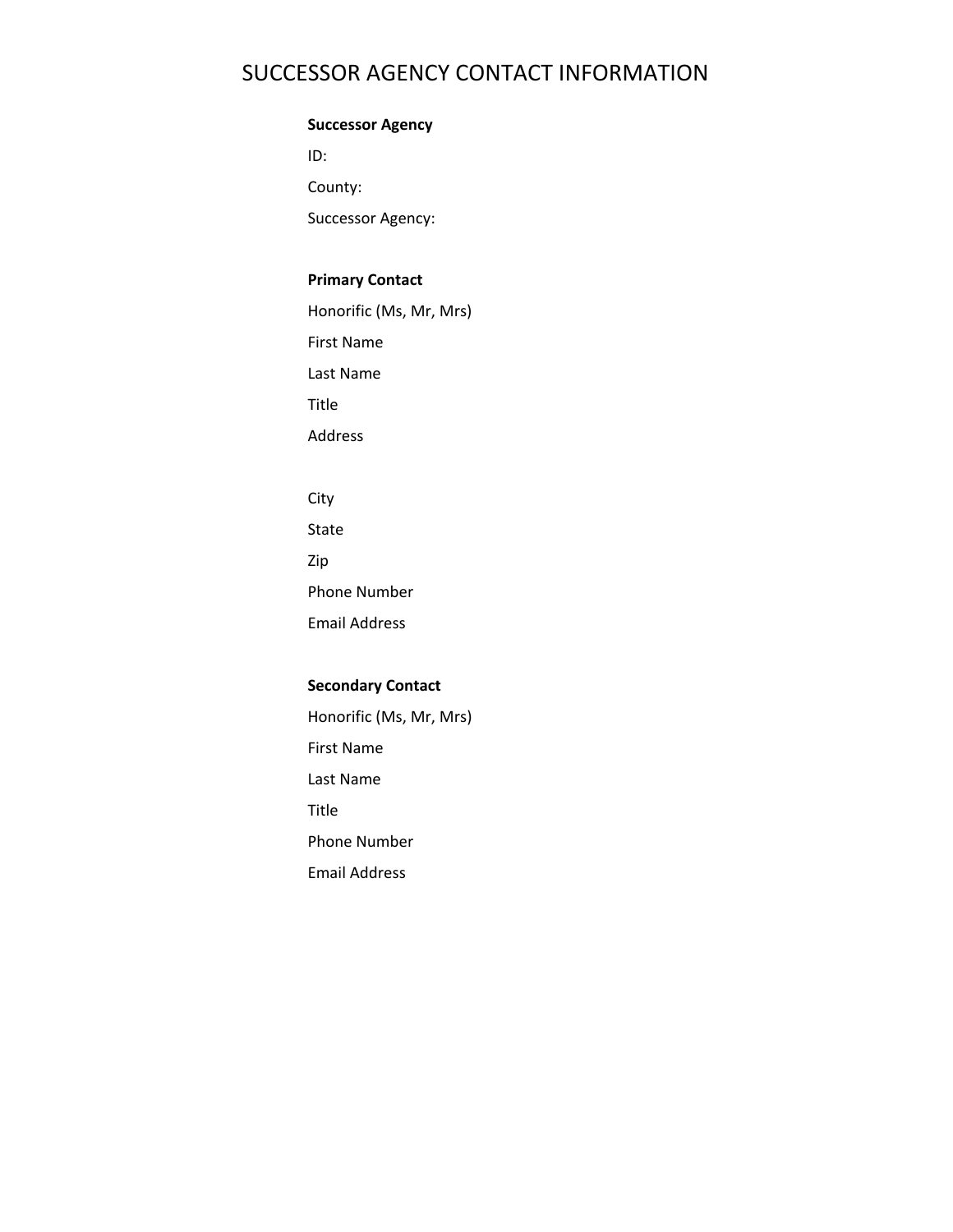# SUCCESSOR AGENCY CONTACT INFORMATION

**278**

**San Bernardino**

**Yucca Valley**

**Curtis**

**Yakimow**

**Director of Admin Services**

**57090 29 Palms Hwy**

**Yucca Valley**

**CA**

**92284**

**760‐369‐7207**

**cyakimow@yucca‐valley.org**

**Mark**

**Nuaimi**

**Town Manager**

**760‐369‐7207**

**mnuaimi@yucca‐valley.org**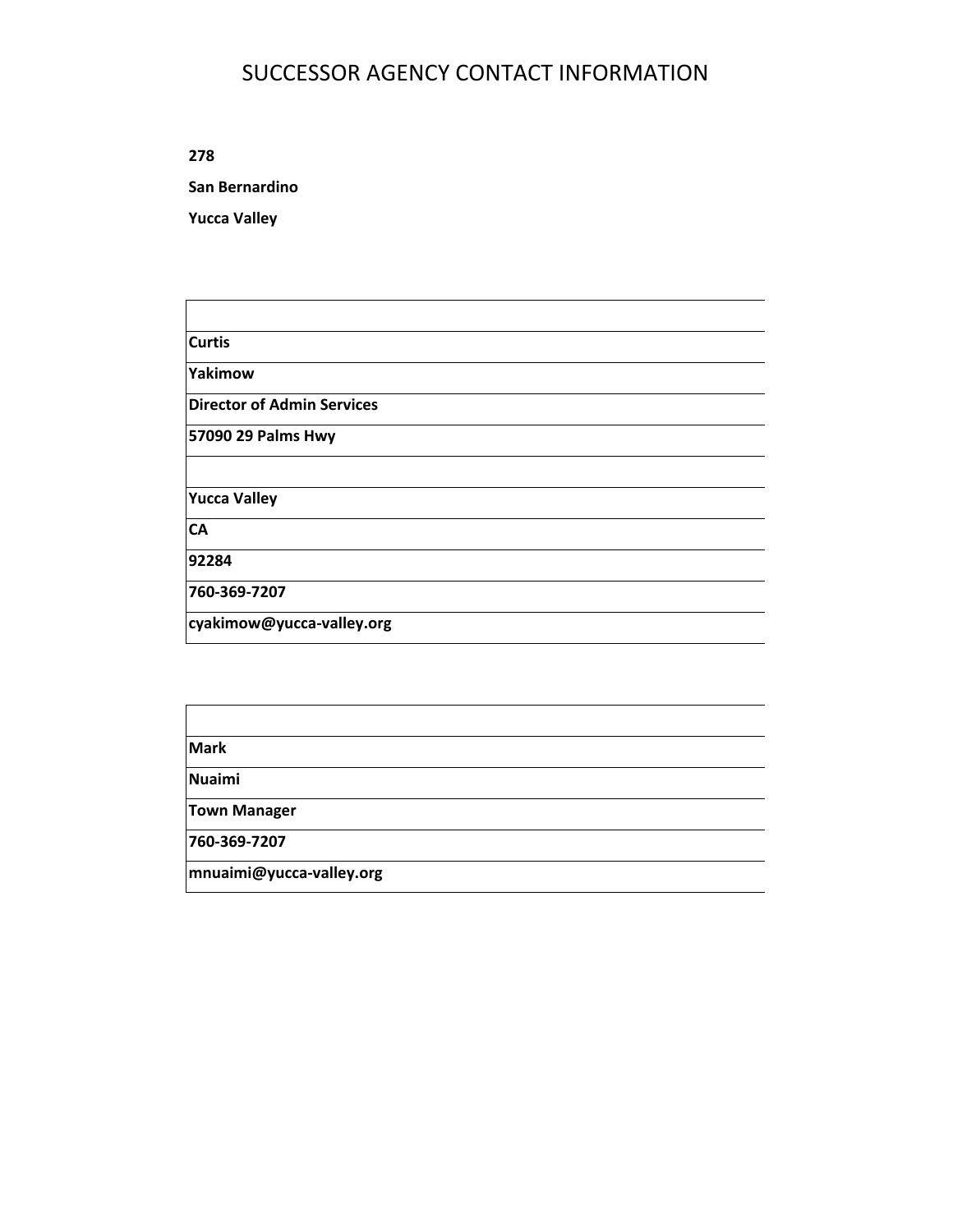#### **SUMMARY OF RECOGNIZED OBLIGATION PAYMENT SCHEDULE**

Filed for the July 1, 2013 to December 31, 2013 Period

#### **Name of Successor Agency: YUCCA VALLEY (SAN BERNARDINO)**

|    | <b>Outstanding Debt or Obligation</b>                                                                                    | <b>Total</b>           |
|----|--------------------------------------------------------------------------------------------------------------------------|------------------------|
|    | <b>Total Outstanding Debt or Obligation</b>                                                                              | \$9,821,500            |
|    | <b>Current Period Outstanding Debt or Obligation</b>                                                                     | <b>Six-Month Total</b> |
| A  | Available Revenues Other Than Anticipated RPTTF Funding                                                                  | \$0                    |
| B  | Enforceable Obligations Funded with RPTTF                                                                                | \$288,500              |
|    | Administrative Allowance Funded with RPTTF                                                                               | \$125,000              |
| D. | Total RPTTF Funded $(B + C = D)$                                                                                         | \$413,500              |
|    | Total Current Period Outstanding Debt or Obligation $(A + B + C = E)$ Should be same amount as ROPS form six-month total | \$413,500              |
|    | Enter Total Six-Month Anticipated RPTTF Funding                                                                          | \$413,500              |
| G  | Variance (F - D = G) Maximum RPTTF Allowable should not exceed Total Anticipated RPTTF Funding                           | \$0                    |

### **Prior Period (July 1, 2012 through December 31, 2012) Estimated vs. Actual Payments** (as required in HSC section 34186 (a))

|   |                                                                                                                                                    | Signature     |           | Date      |  |  |
|---|----------------------------------------------------------------------------------------------------------------------------------------------------|---------------|-----------|-----------|--|--|
|   | Obligation Payment Schedule for the above named agency.                                                                                            | /s/ Dawn Rowe | 2/25/2013 |           |  |  |
|   | I hereby certify that the above is a true and accurate Recognized                                                                                  |               |           |           |  |  |
|   | Pursuant to Section 34177(m) of the Health and Safety code,                                                                                        | Name          |           | Title     |  |  |
|   | Certification of Oversight Board Chairman:                                                                                                         | Dawn Rowe     | Chairman  |           |  |  |
|   | Adjustment to RPTTF $(D - K = L)$                                                                                                                  |               |           | \$371,376 |  |  |
| к | Adjustment to Redevelopment Obligation Retirement Fund $(H - (I + J) = K)$                                                                         |               | \$42,124  |           |  |  |
|   | Enter Actual Administrative Expenses Paid with RPTTF                                                                                               |               | \$125,000 |           |  |  |
|   | Enter Actual Obligations Paid with RPTTF                                                                                                           |               | \$274,100 |           |  |  |
| н | Enter Estimated Obligations Funded by RPTTF (lesser of Finance's approved RPTTF amount including admin allowance or the actual amount distributed) |               | \$441,224 |           |  |  |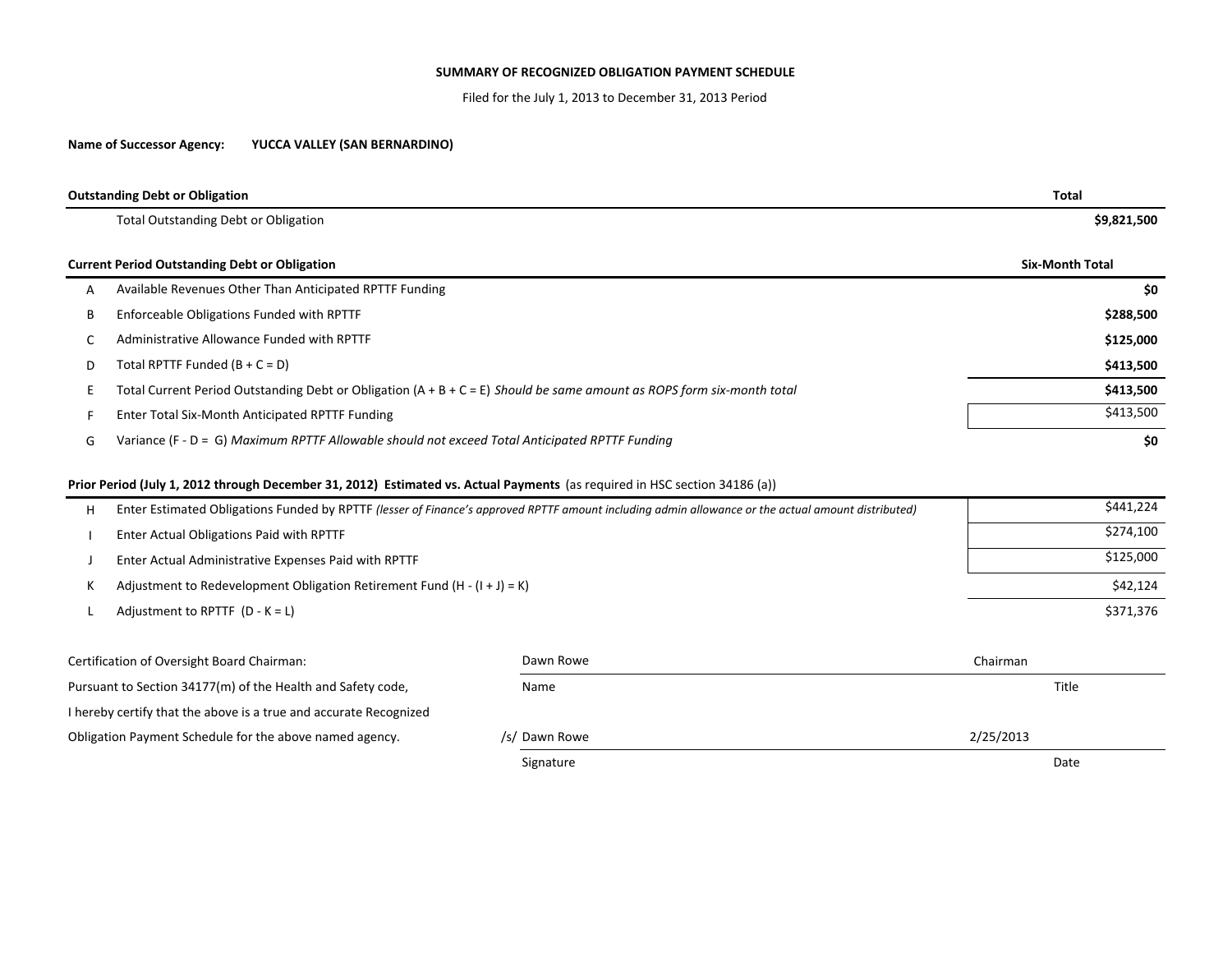Oversight Board Approval Date:

#### **YUCCA VALLEY (SAN BERNARDINO) RECOGNIZED OBLIGATION PAYMENT SCHEDULE (ROPS 13‐14A) July 1, 2013 through December 31, 2013**

|       |                                           |                       |                         |                                 |                                                                                  |              |                          |                                               | <b>Funding Source</b> |                                               |                |                |                         |                 |
|-------|-------------------------------------------|-----------------------|-------------------------|---------------------------------|----------------------------------------------------------------------------------|--------------|--------------------------|-----------------------------------------------|-----------------------|-----------------------------------------------|----------------|----------------|-------------------------|-----------------|
|       |                                           |                       |                         |                                 |                                                                                  |              |                          |                                               |                       |                                               |                |                |                         |                 |
|       |                                           | Contract/Agreement    | Contract/Agreement      |                                 |                                                                                  |              | <b>Total Outstanding</b> | <b>Total Due During</b><br><b>Fiscal Year</b> |                       |                                               |                |                |                         |                 |
| Item# | Project Name / Debt Obligation            | <b>Execution Date</b> | <b>Termination Date</b> | Payee                           | <b>Description/Project Scope</b>                                                 | Project Area | Debt or Obligation       | 2013-14                                       |                       | Bond Proceeds Reserve Balance Admin Allowance |                | RPTTF          | Other                   | Six-Month Total |
|       |                                           |                       |                         |                                 |                                                                                  |              | \$9,821,500              | \$1,017,500                                   | 50 <sup>1</sup>       | \$0                                           | \$125,000      | \$288,500      | 50 <sup>1</sup>         | \$413,500       |
|       | 1 2008 Tax Allocation Bonds               | 6/1/2008              |                         | <b>Bank of New York</b>         | Debt Service                                                                     | One          | 9,550,000                | 746,000                                       | $\circ$               | $\mathbf 0$                                   | $\overline{0}$ | 276,000        | $\overline{0}$          | 276,000         |
|       | 2 Southside Phase IA                      | 5/28/2009             | 12/31/2012              | RHA/DWC                         | Southside Neighborhood Park Phase 1A                                             | lOne         | $\Omega$                 | $\Omega$                                      | $\circ$               | $\mathbf{0}$                                  | $\Omega$       |                | $\overline{0}$          | $\overline{0}$  |
|       | 3 Successor Agency Administration         | 2/1/2012              |                         | Town of Yucca Valley            | Personnel and other administrative costs                                         | One          | 250,000                  | 250,000                                       | $\overline{0}$        | $\overline{0}$                                | 125,000        | $\overline{0}$ | $\overline{\mathbf{0}}$ | 125,000         |
|       | 4 Special Audit Costs                     | 5/3/2011              | 12/31/2013              |                                 | Rodgers Anderson Malody Scott Specialized Audit Costs beyond normal Agency Admin | One          | 5.000                    | 5.000                                         | $\overline{0}$        | $\Omega$                                      | $\overline{0}$ | 5.000          | $\overline{0}$          | 5,000           |
|       | 5 Insurance Costs                         | 12/5/2011             |                         | PARSAC                          | <b>Insurance Costs of Successor Agency</b>                                       | One          | 10,000                   | 10,000                                        | $\circ$               | $\Omega$                                      | $\overline{0}$ | 5,000          | $\mathbf{0}$            | 5,000           |
|       | 6 General Plan Update RDA Portion         | 6/21/2011             | 6/30/2013               | The Planning Center             | RDA Bond Fund committed portion of GP Update                                     | One          | $\Omega$                 | $\Omega$                                      | $\Omega$              | $\Omega$                                      | $\Omega$       | $\Omega$       | $\overline{0}$          | $\Omega$        |
|       | 7 General Plan Update RDA Portion         | 6/21/2011             | 6/30/2013               | The Planning Center             | RDA L/M committed portion of GP Update                                           | One          | $\Omega$                 | $\Omega$                                      | $\Omega$              | $\Omega$                                      |                | $\Omega$       | $\overline{0}$          | $\overline{0}$  |
|       | 8 Regional Wastewater Funding             | 6/1/2008              |                         | <b>Hi Desert Water District</b> | Payment and financing of wastewater connection fees                              | One          | $\Omega$                 | $\overline{\mathbf{0}}$                       | $\Omega$              | $\Omega$                                      |                | $\Omega$       | $\Omega$                | $\Omega$        |
|       | 9 Regional Infrastructure Funding         | 6/1/2008              |                         | Army Corp/TBD                   | Payment of regional drainage infrastructure                                      | One          | $\circ$                  | $\overline{0}$                                | $\circ$               | $\Omega$                                      | $\overline{0}$ | $\overline{0}$ | $\overline{0}$          | $\Omega$        |
|       | 10 National CORE Low/Mod Housing Pri      | 12/1/2010             |                         | <b>National CORE</b>            | Contribution commitment to planned Low/Mod Sr. Prj                               | One          | $\Omega$                 | $\overline{\mathbf{0}}$                       | $\circ$               | $\mathbf{0}$                                  | $\overline{0}$ | $\overline{0}$ | $\overline{0}$          | $\overline{0}$  |
|       | 11 Affordable Housing Monitoring          | 8/1/1994              |                         | Affordable Housing Group        | Monitoring service for low/mod housing units                                     | One          | 1,500                    | 1,500                                         | $\circ$               | $\Omega$                                      | $\Omega$       | $\Omega$       | $\overline{0}$          | $\Omega$        |
|       | 12 Property Held for Resale - Utility Exp | 6/30/2009             |                         | SCE, SCG, HDWD                  | Utility expense for RDA prop held for resale                                     | One          | 5.000                    | 5,000                                         | $\overline{0}$        | $\Omega$                                      | $\overline{0}$ | 2.500          | $\overline{\mathbf{0}}$ | 2,500           |
|       | 13 National CORE L/M Project Legal Cost   | 6/17/2010             |                         | Aleshyre & Wynder               | Project related legal expenditure - National CORE                                | One          | $\Omega$                 | $\Omega$                                      | $\circ$               | $\Omega$                                      | $\Omega$       |                | $\overline{0}$          | $\overline{0}$  |
|       |                                           |                       |                         |                                 |                                                                                  |              |                          |                                               |                       |                                               |                |                |                         | $\overline{0}$  |
|       |                                           |                       |                         |                                 |                                                                                  |              |                          |                                               |                       |                                               |                |                |                         | $\Omega$        |
|       |                                           |                       |                         |                                 |                                                                                  |              |                          |                                               |                       |                                               |                |                |                         | $\Omega$        |
|       |                                           |                       |                         |                                 |                                                                                  |              |                          |                                               |                       |                                               |                |                |                         | $\Omega$        |
|       |                                           |                       |                         |                                 |                                                                                  |              |                          |                                               |                       |                                               |                |                |                         | $\Omega$        |
|       |                                           |                       |                         |                                 |                                                                                  |              |                          |                                               |                       |                                               |                |                |                         | $\Omega$        |
|       |                                           |                       |                         |                                 |                                                                                  |              |                          |                                               |                       |                                               |                |                |                         | $\overline{0}$  |
|       |                                           |                       |                         |                                 |                                                                                  |              |                          |                                               |                       |                                               |                |                |                         | $\Omega$        |
|       |                                           |                       |                         |                                 |                                                                                  |              |                          |                                               |                       |                                               |                |                |                         | $\Omega$        |
|       |                                           |                       |                         |                                 |                                                                                  |              |                          |                                               |                       |                                               |                |                |                         | $\overline{0}$  |
|       |                                           |                       |                         |                                 |                                                                                  |              |                          |                                               |                       |                                               |                |                |                         | $\Omega$        |
|       |                                           |                       |                         |                                 |                                                                                  |              |                          |                                               |                       |                                               |                |                |                         | $\Omega$        |
|       |                                           |                       |                         |                                 |                                                                                  |              |                          |                                               |                       |                                               |                |                |                         | $\Omega$        |
|       |                                           |                       |                         |                                 |                                                                                  |              |                          |                                               |                       |                                               |                |                |                         | $\Omega$        |
|       |                                           |                       |                         |                                 |                                                                                  |              |                          |                                               |                       |                                               |                |                |                         | $\Omega$        |
|       |                                           |                       |                         |                                 |                                                                                  |              |                          |                                               |                       |                                               |                |                |                         | $\Omega$        |
|       |                                           |                       |                         |                                 |                                                                                  |              |                          |                                               |                       |                                               |                |                |                         | $\Omega$        |
|       |                                           |                       |                         |                                 |                                                                                  |              |                          |                                               |                       |                                               |                |                |                         | $\Omega$        |
|       |                                           |                       |                         |                                 |                                                                                  |              |                          |                                               |                       |                                               |                |                |                         | $\overline{0}$  |
|       |                                           |                       |                         |                                 |                                                                                  |              |                          |                                               |                       |                                               |                |                |                         | $\Omega$        |
|       |                                           |                       |                         |                                 |                                                                                  |              |                          |                                               |                       |                                               |                |                |                         | $\overline{0}$  |
|       |                                           |                       |                         |                                 |                                                                                  |              |                          |                                               |                       |                                               |                |                |                         | $\Omega$        |
|       |                                           |                       |                         |                                 |                                                                                  |              |                          |                                               |                       |                                               |                |                |                         | $\Omega$        |
|       |                                           |                       |                         |                                 |                                                                                  |              |                          |                                               |                       |                                               |                |                |                         | $\Omega$        |
|       |                                           |                       |                         |                                 |                                                                                  |              |                          |                                               |                       |                                               |                |                |                         | $\Omega$        |
|       |                                           |                       |                         |                                 |                                                                                  |              |                          |                                               |                       |                                               |                |                |                         | $\Omega$        |
|       |                                           |                       |                         |                                 |                                                                                  |              |                          |                                               |                       |                                               |                |                |                         | $\Omega$        |
|       |                                           |                       |                         |                                 |                                                                                  |              |                          |                                               |                       |                                               |                |                |                         | $\Omega$        |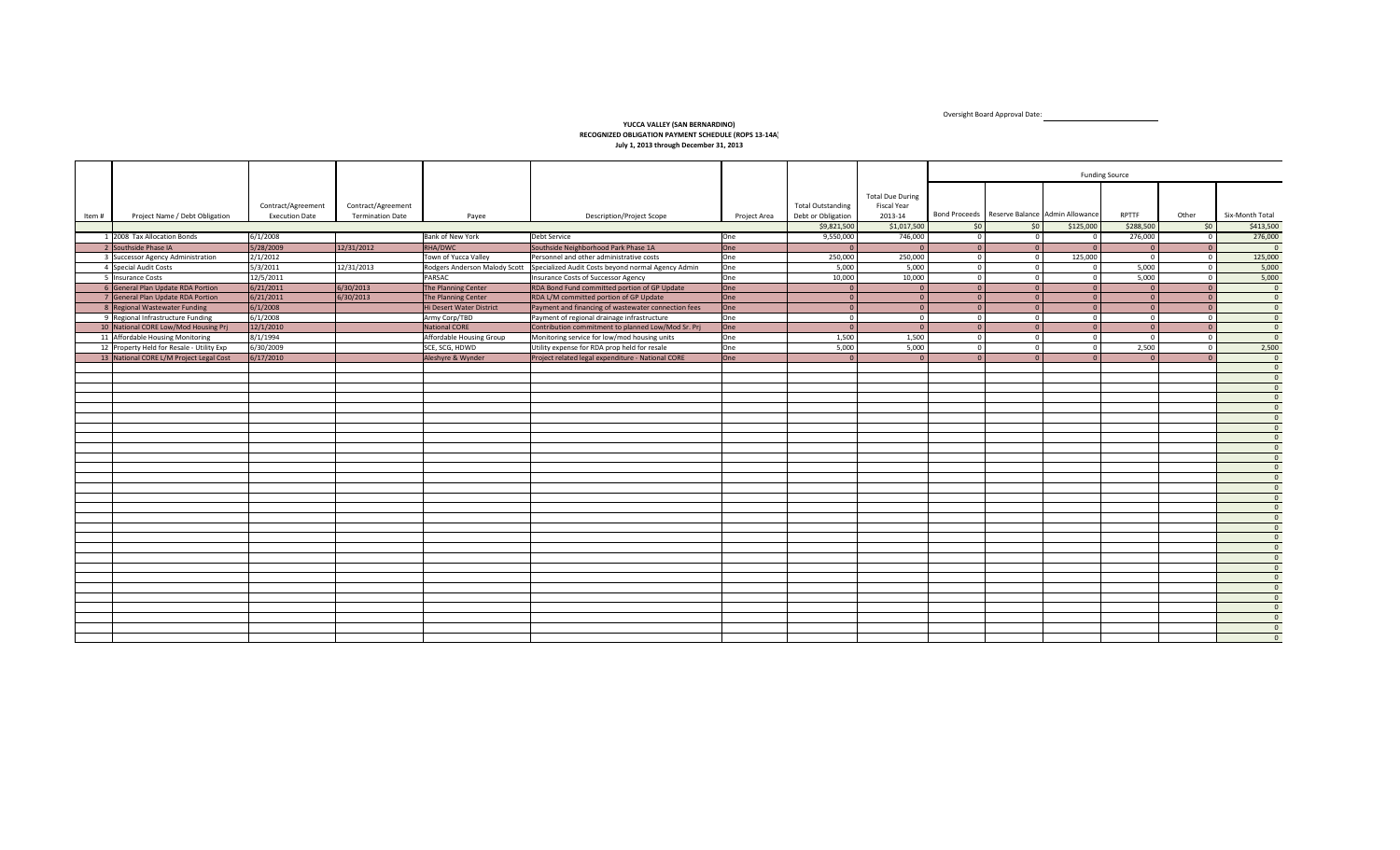**YUCCA VALLEY (SAN BERNARDINO)**

**Pursuant to Health and Safety Code section 34186 (a)**

**PRIOR PERIOD ESTIMATED OBLIGATIONS vs. ACTUAL PAYMENTS**

**RECOGNIZED OBLIGATION PAYMENT SCHEDULE (ROPS II)**

**July 1, 2012 through December 31, 2012**

|        |                                       |                      |                                  |              | LMIHF    |        | <b>Bond Proceeds</b> |        | Reserve Balance |        | Admin Allowance |           | RPTTF     |           | Other    |        |
|--------|---------------------------------------|----------------------|----------------------------------|--------------|----------|--------|----------------------|--------|-----------------|--------|-----------------|-----------|-----------|-----------|----------|--------|
|        | Item # Project Name / Debt Obligation | Payee                | <b>Description/Project Scope</b> | Project Area | Estimate | Actual | Estimate             | Actual | Estimate        | Actual | Estimate        | Actual    | Estimate  | Actual    | Estimate | Actual |
|        |                                       |                      |                                  |              | \$0      | \$0    | \$0                  | \$0    | \$0             | \$0    | \$125,000       | \$125,000 | \$274,100 | \$278,273 | \$0      | \$0    |
|        |                                       | Bank of New York     | Debt Service                     | One          |          |        |                      |        |                 |        |                 |           | 274,100   | 278,273   |          |        |
|        | 1 2008 Tax Allocation Bonds           |                      |                                  |              |          |        |                      |        |                 |        |                 |           |           |           |          |        |
|        | 3 Successor Agency Admin              | Town of Yucca Valley | <b>Admin Costs</b>               |              |          |        |                      |        |                 |        | 125,000         | 125,000   |           |           |          |        |
|        |                                       |                      |                                  |              |          |        |                      |        |                 |        |                 |           |           |           |          |        |
|        |                                       |                      |                                  |              |          |        |                      |        |                 |        |                 |           |           |           |          |        |
|        |                                       |                      |                                  |              |          |        |                      |        |                 |        |                 |           |           |           |          |        |
|        |                                       |                      |                                  |              |          |        |                      |        |                 |        |                 |           |           |           |          |        |
|        |                                       |                      |                                  |              |          |        |                      |        |                 |        |                 |           |           |           |          |        |
|        |                                       |                      |                                  |              |          |        |                      |        |                 |        |                 |           |           |           |          |        |
| --     |                                       |                      |                                  |              |          |        |                      |        |                 |        |                 |           |           |           |          |        |
|        |                                       |                      |                                  |              |          |        |                      |        |                 |        |                 |           |           |           |          |        |
|        |                                       |                      |                                  |              |          |        |                      |        |                 |        |                 |           |           |           |          |        |
| -      |                                       |                      |                                  |              |          |        |                      |        |                 |        |                 |           |           |           |          |        |
| -      |                                       |                      |                                  |              |          |        |                      |        |                 |        |                 |           |           |           |          |        |
|        |                                       |                      |                                  |              |          |        |                      |        |                 |        |                 |           |           |           |          |        |
|        |                                       |                      |                                  |              |          |        |                      |        |                 |        |                 |           |           |           |          |        |
|        |                                       |                      |                                  |              |          |        |                      |        |                 |        |                 |           |           |           |          |        |
|        |                                       |                      |                                  |              |          |        |                      |        |                 |        |                 |           |           |           |          |        |
|        |                                       |                      |                                  |              |          |        |                      |        |                 |        |                 |           |           |           |          |        |
| -      |                                       |                      |                                  |              |          |        |                      |        |                 |        |                 |           |           |           |          |        |
|        |                                       |                      |                                  |              |          |        |                      |        |                 |        |                 |           |           |           |          |        |
|        |                                       |                      |                                  |              |          |        |                      |        |                 |        |                 |           |           |           |          |        |
|        |                                       |                      |                                  |              |          |        |                      |        |                 |        |                 |           |           |           |          |        |
|        |                                       |                      |                                  |              |          |        |                      |        |                 |        |                 |           |           |           |          |        |
|        |                                       |                      |                                  |              |          |        |                      |        |                 |        |                 |           |           |           |          |        |
| -      |                                       |                      |                                  |              |          |        |                      |        |                 |        |                 |           |           |           |          |        |
|        |                                       |                      |                                  |              |          |        |                      |        |                 |        |                 |           |           |           |          |        |
| -      |                                       |                      |                                  |              |          |        |                      |        |                 |        |                 |           |           |           |          |        |
|        |                                       |                      |                                  |              |          |        |                      |        |                 |        |                 |           |           |           |          |        |
|        |                                       |                      |                                  |              |          |        |                      |        |                 |        |                 |           |           |           |          |        |
| --     |                                       |                      |                                  |              |          |        |                      |        |                 |        |                 |           |           |           |          |        |
|        |                                       |                      |                                  |              |          |        |                      |        |                 |        |                 |           |           |           |          |        |
|        |                                       |                      |                                  |              |          |        |                      |        |                 |        |                 |           |           |           |          |        |
| -      |                                       |                      |                                  |              |          |        |                      |        |                 |        |                 |           |           |           |          |        |
| $\sim$ |                                       |                      |                                  |              |          |        |                      |        |                 |        |                 |           |           |           |          |        |
|        |                                       |                      |                                  |              |          |        |                      |        |                 |        |                 |           |           |           |          |        |
| $\sim$ |                                       |                      |                                  |              |          |        |                      |        |                 |        |                 |           |           |           |          |        |
|        |                                       |                      |                                  |              |          |        |                      |        |                 |        |                 |           |           |           |          |        |
|        |                                       |                      |                                  |              |          |        |                      |        |                 |        |                 |           |           |           |          |        |
| —      |                                       |                      |                                  |              |          |        |                      |        |                 |        |                 |           |           |           |          |        |
|        |                                       |                      |                                  |              |          |        |                      |        |                 |        |                 |           |           |           |          |        |